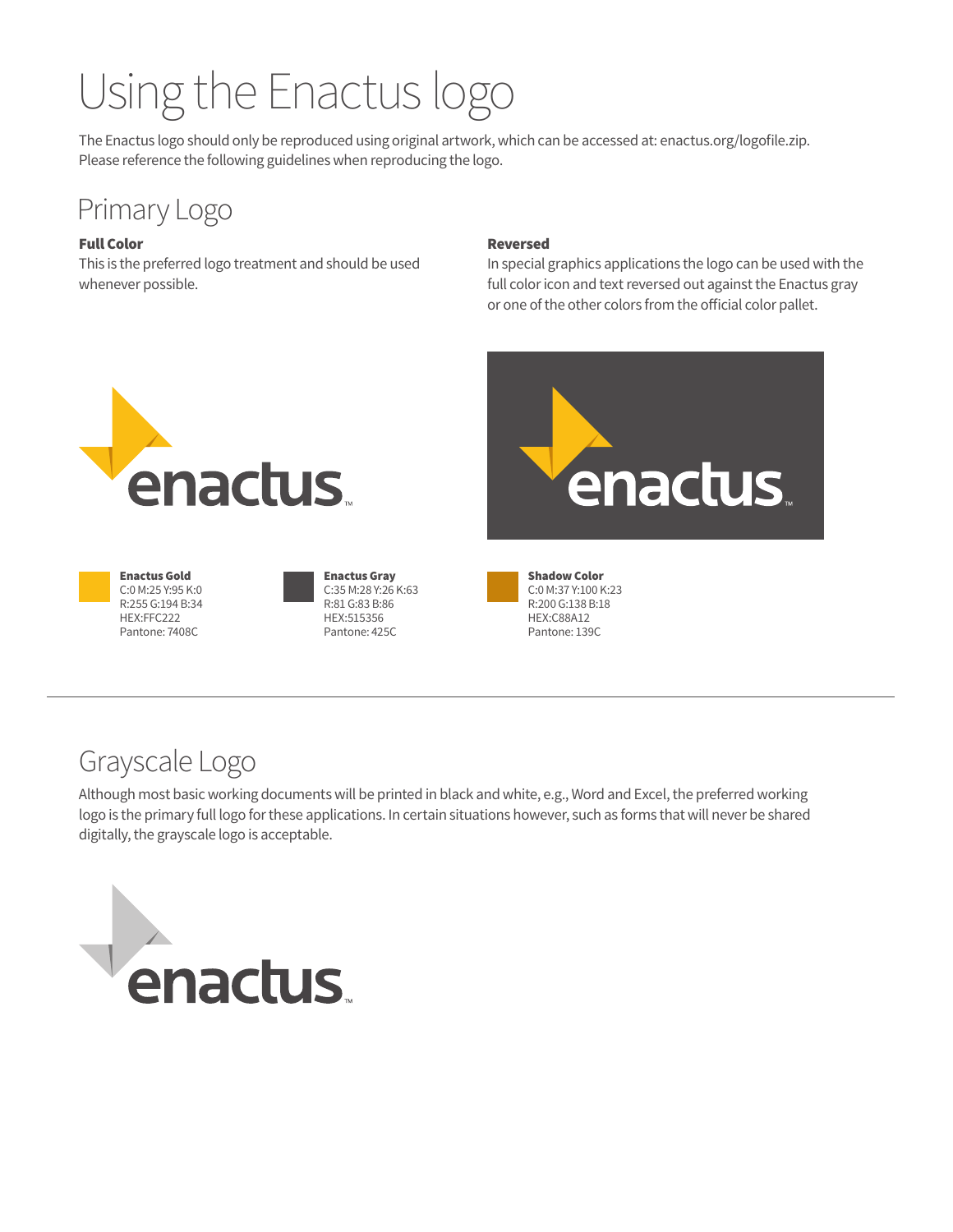# Special Usage Logo

This logo should only be used in special situations, such as on merchandise and special printed materials, when a single color print is the only option.





Placement & Sizing



#### Negative space

Always maintain negative space around the Enactus logo. Measure negative space by the size of the "n" from the Enactus logo. Never allow typography or other graphic elements to invade the logo.



### Minimum size

To preserve the integrity and impact of the Enactus logo, please do not reproduce smaller than 3/4" (1.905 cm).